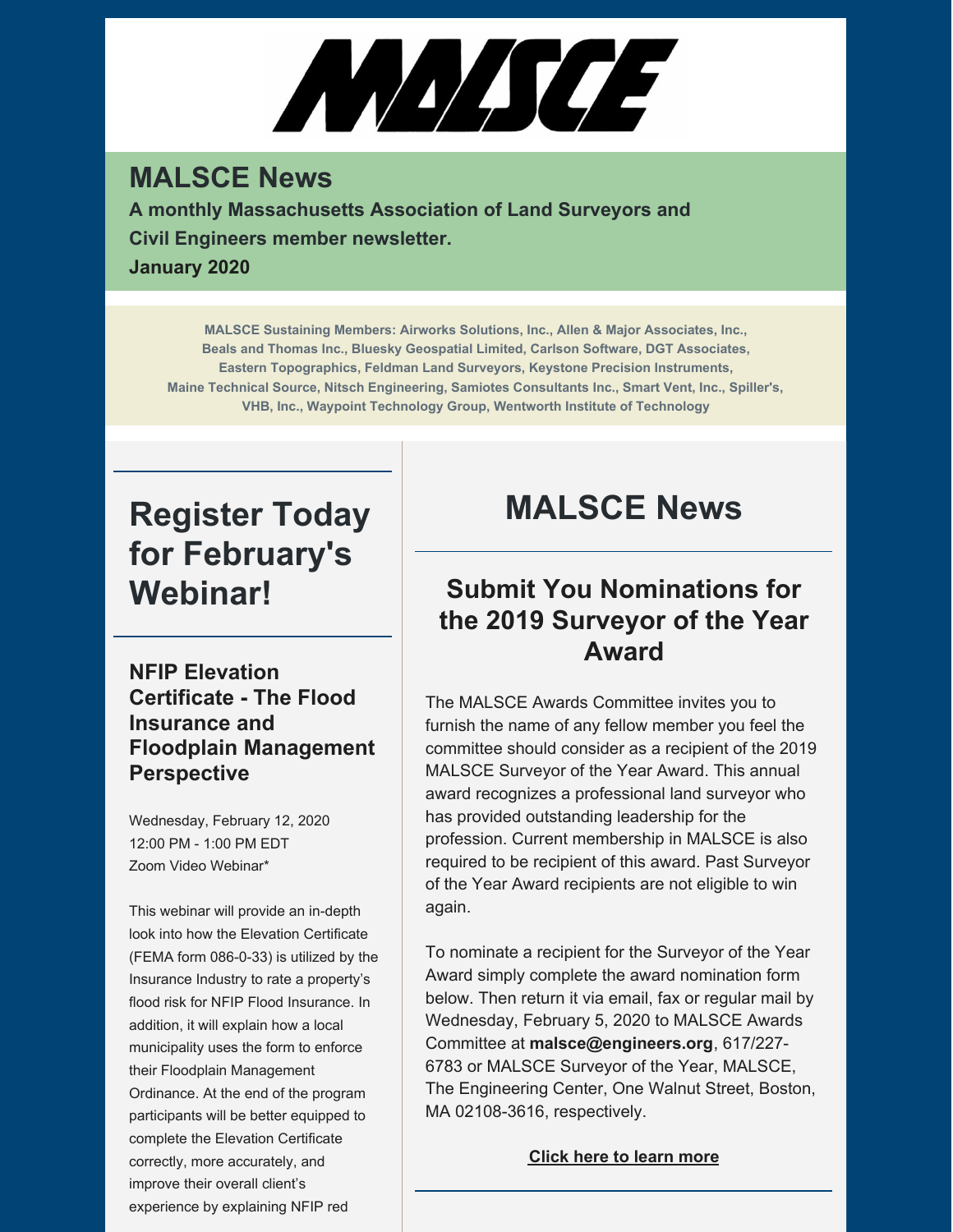flags before a customer simply accepts a high NFIP premium.

**[Click](https://www.malsce.org/events/webinar-nfip-elevation-certificate-the-flood-insurance-and-floodplain-management-perspective-2903) here to learn more**

## **Register for the Spring 2020 PLS and SIT Refresher Courses**

**Saturday, March 14, 2020 Doubletree by Hilton Leominster, Leominster, MA**

In conjunction with the 2020 Convention, MALSCE is offering daylong review courses for Surveyor-in-Training and Professional Land Surveyor candidates who are planning to take the Fundamentals of Surveying Exam or the Principles and Practice of Surveying Exam in the fall. Enrollment is limited, so register today!

**Click here for PLS [Refresher](https://www.malsce.org/events/spring-2020-pls-refresher-course-2872) Course Click here for SIT [Refresher](https://www.malsce.org/events/spring-2020-sit-refresher-course-2873) Course**

#### **Become a Convention Sponsor and/or Advertiser**

#### **Convention Sponsorship**

Refreshment break sponsorship opportunities are available for convention refreshment breaks, lunches, and dinner. Sponsors will have their company logos included on signage which is prominently displayed during convention meals and refreshment breaks.

**Convention Booklet Advertising**

#### **Book Your Room for the 2020 MALSCE Convention!**

Until Wednesday, February 12, 2020, a block of overnight rooms for 2020 MALSCE Convention exhibitors and attendees has been reserved at the DoubleTree by Hilton Hotel Leominster for the nights of Thursday and Friday, March 12th and 13th. To reserve your overnight room call the hotel at 978/534- 9000 and ask for reservations.

**Click here to learn [more](https://www.malsce.org/news-publications/news/book-your-room-for-the-2020-malsce-convention-2891)**

#### **Surveyor Spotlight: Donald T. Poole, PLS**

*By Emily Devane, MALSCE Membership Associate*

In honor of the 11th Annual Legal Perspectives on Land Surveying Seminar happening this Friday, January 31, the focus of *MALSCE News*' first *Surveyor Spotlight* is the member who first came up with the idea of this successful seminar over a decade ago, Donald T. Poole, PLS. The president of Outermost Land Survey Inc. in Brewster, Don has been a member of MALSCE since 1983 and was awarded [Surveyor](https://www.malsce.org/news-publications/news/surveyor-spotlight-donald-t-poole-pls-2910) of the Year in 2013. **Click here to read more.**

### **Register Today for the 2020 MALSCE Convention 20/20 Foresight**

*Brought to you by the Cape Cod Chapter* Friday and Saturday, March 13 & 14, 2020 DoubleTree by Hilton Leominster 7:00 AM - 10:00 PM Friday 7:00 AM - 1:30 PM Saturday

Organized under a theme of 20/20 Foresight, confirmed 2020 MALSCE Convention sessions include:

New Datums - What You Need to Know with Only Two Years to Go Lidar for Surveyors MALSCE Proprietors' Council - Pulse of Business Know When to Hold 'Em and Other Procedural Pitfalls (Parts I and II)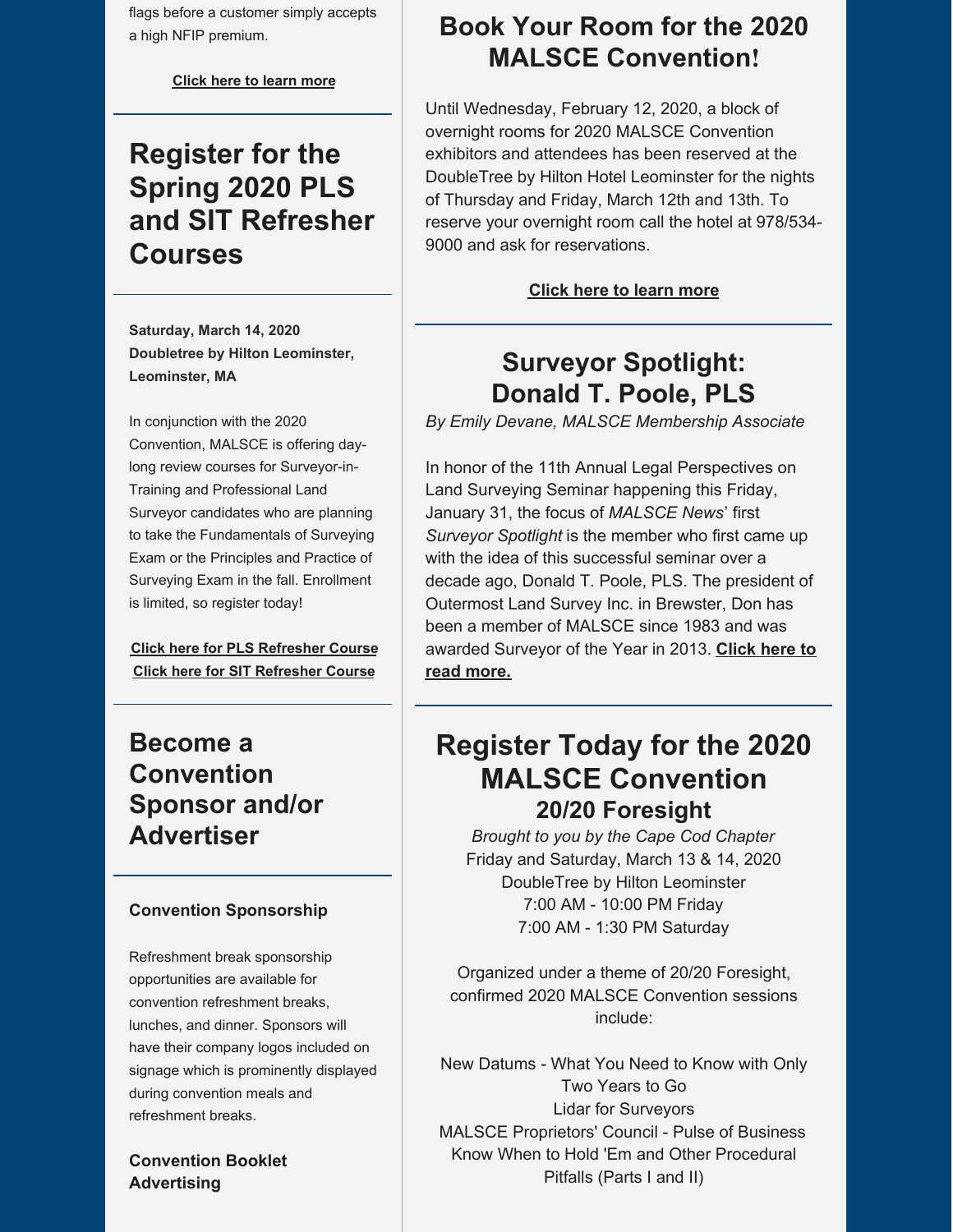All convention attendees receive a convention booklet containing convention details, session handouts, as well as lists of exhibiting organizations and convention sponsors. Available convention booklet advertising options range from business card sized ads to full color, full page advertisements.

To register as a sponsor or advertiser, please download, complete, and submit a **2020 MALSCE Convention Advertising and [Sponsorship](http://files.engineers.org/file/2020-MALSCE-Convention-Advertisement-And-Sponsor-Form-DC17.pdf) Registration Form** by the February 28, 2020 deadline.

## **Enter the 2020 Plan Contest**

The 2020 MALSCE Convention features a plan contest where participants are invited to submit plans in multiple categories to be voted on by convention attendees. Awardwinning plans will be displayed at the 2020 MALSCE Convention and noted in the MALSCE member newsletter. For more information about the contest or to submit a plan, **[click](https://files.engineers.org/file/2020-MALSCE-Plan-Contest-Entry-Form-373B.pdf) here**.

# **Surveying News**

#### **MassDOT CA/T Survey Data Availability**

MassDOT District Survey Supervisor Clark Donkin, PLS, would like to announce the availability of data from the CA/T Survey Control Extension Program now that work in Boston Proper is nearing completion (East Boston and South Boston remain). This undertaking entailed adding/replacing/resurveying about 85

The 2020 Convention will also include convention exhibits, Surveyor-in-Training and PLS Refresher Courses, networking breaks, as well as a MALSCE Education Trust benefit auction.

#### **Click here to learn [more](https://www.malsce.org/events/malsce-2020-annual-convention-2871)**

#### **Exhibit at the Convention**

Convention exhibitors are given the opportunity to meet and interact with the convention attendees on a face-to-face basis. As an exhibitor, you're entitled to an exhibit area on the floor of the ballroom on Friday, March 13th between 8:00 AM - 4:30 PM. Attendees will frequent the area between presentations and during breaks, giving vendors plenty of face-time to make connections and spread the word.

To learn more about exhibiting options and fees, please download the **2020 MALSCE [Convention](http://files.engineers.org/file/2020-MALSCEConvExhibitSpaceRentalAgreement-454F.pdf) Exhibit Space Rental Agreement**. To register as a convention exhibitor, complete the form and return it by February 28, 2020.

#### **Sponsor A High School for the 2020 Trig-Star Competition**

Get involved and show your commitment to the future of surveying! Trig-Star is an annual competition held by NSPS to promote the study of trigonometry. Its purpose is also to acquaint high school students with its practical applications in the surveying and mapping profession. Massachusetts has many gifted students who could benefit from this program. Do your part and sponsor a high school in your area. For more information contact Trig-Star Coordinator, James Diorio, at **[jdiorio@vhb.com](mailto:jdiorio@vhb.com)** or call him at 617/607-2790.

#### **MALSCE Government Affairs Update - January 2020**

**[Click](https://www.malsce.org/news-publications/news/malsce-government-affairs-update-december-2019-2818) here** to learn more about the February 3, 2020 deadline to send support letters for the Dig Safe Bill (including a sample letter to send to lawmakers), Engineers and Land Surveyors Day at the State House, the City of Boston municipal lobbying registration, and updates from the Massachusetts Board of Registration of Professional Engineers and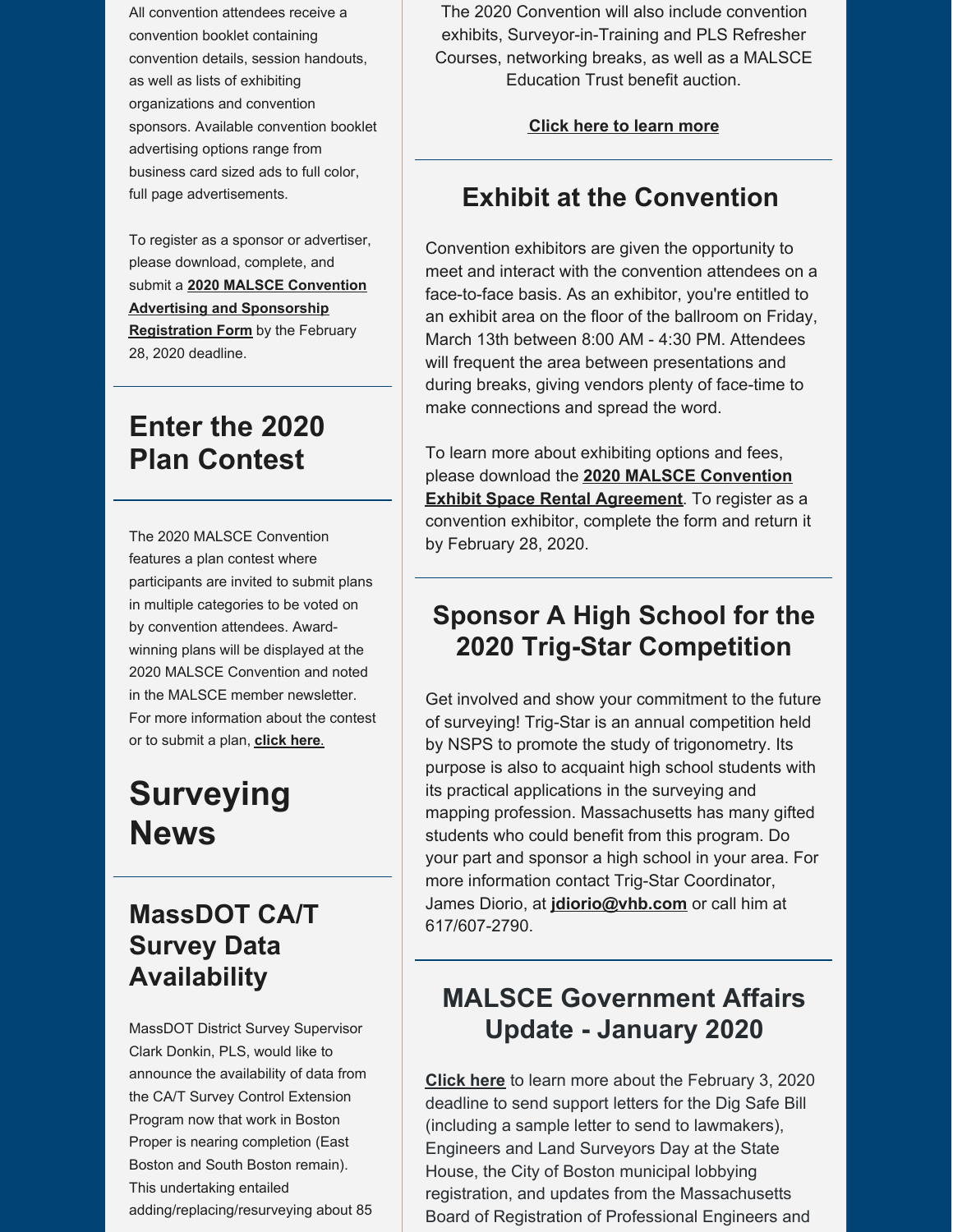points along the I-93 corridor between Kneeland Street and Causeway Street. Coordinates remain referenced to the original [Datum.](https://www.malsce.org/news-publications/news/massdot-ca-t-survey-data-availability-2920) **Click here to read more**.

#### **Become a Certified Survey Technician**

No matter what the future holds, prepare to meet challenges head on. Future-proof your resume by becoming a Certified Survey Technician (CST). This unique four-level certification program indicates official recognition by NSPS that a person can perform surveying tasks at a specific technical level.

Show what you can do! Decide between the field or office track. Visit **[http://www.cstnsps.com](http://www.cstnsps.com/)** for details.

## **MALSCE has Limited "Get Kids Into Survey" Posters Available**

While supplies last, MALSCE is offering a limited number of "Get Kids Into Survey" posters for members to give to their local grammar schools. The goal of the program is to educate and excite the next generation of surveyors while bettering the geospatial industry globally. MALSCE has five different posters available: Crime Scene, Smart Cities, Mining, Forestry, and Civil. If you are interested in the posters and want to learn more please contact Emily Devane at **[edevane@engineers.org](mailto:edevane@engineers.org)**.

**MALSCE News is Seeking Topical**

Land Surveyors.

## **MALSCE Thanks its 2019-2020 Sustaining Members**

Now that the fiscal year 2020 dues renewal cycle is over the MALSCE Board of Directors would like to thank its fiscal year 2019- 2020 sustaining members.

Airworks Solutions, Inc. Allen & Major Associates, Inc. Beals and Thomas Inc. Bluesky Geospatial Limited Carlson Software DGT Associates Eastern Topographics FARO Technolgies, Inc. Feldman Land Surveyors Keystone Precision Instruments Maine Technical Source Nitsch Engineering Samiotes Consultants Inc. Smart Vent, Inc. Spiller's VHB, Inc. Waypoint Technology Group Wentworth Institute of Technology

**[Click](http://files.engineers.org/file/2019-2020-Sustaining-Membership-Program-Announcement-894D.pdf) here** to learn more about becoming a sustaining member

# **NSPS News**

#### **NSPS and Dell Annouce Discount Program**

NSPS and Dell proudly announce a new discount program for NSPS members. Members can now receive up to 40% off the everyday price of Dell branded small business products (laptops, desktops, workstations, all-in-ones, thin clients, monitors, servers, storage, and networking) and Dell branded electronics and [accessories.](https://www.nsps.us.com/page/Dell) **Click here to learn more**.

#### **Join the NSPS 'PLAT' Team**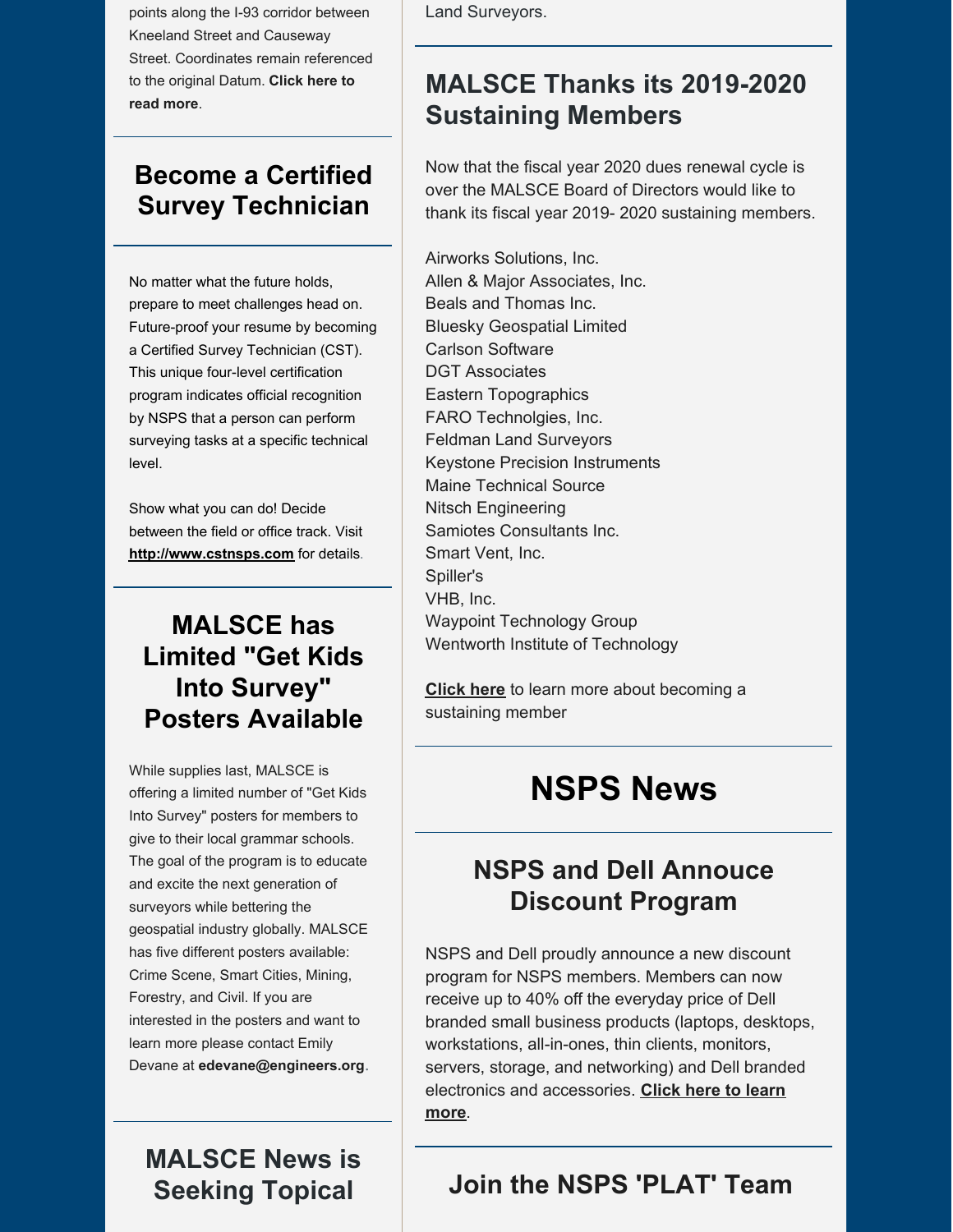#### **Articles**

Did you have a particularly challenging project? Have a technical matter to discuss? Do you have a perspective on the profession you'd like to share? Your colleagues are waiting to learn from your experience. Submit an article for publication in MALSCE News. MALSCE is seeking topical articles for publication in future issues of MALSCE News. While we cannot promise to print everything submitted, if you've written something you'd like to share with your fellow MALSCE members, forward it to **Rich [Keenan](mailto:rkeenan@engineers.org)**.

The NSPS Political and Legislative Alert Team (PLAT) is an arm of NSPS that mobilizes grass roots action on national public policy issues of interest to the surveying profession. The purpose of PLAT is to identify and engage a team of "Advocacy Volunteers" consisting of Surveyors who know, have relationships with, or are willing to establish relationships with members of Congress to influence policy in a manner favorable to the profession.

#### **Click here to learn [more](https://www.nsps.us.com/page/PLAT)**

#### **Congress awaits NSPS for April 1 Day on the Hill**

Both the U.S. House and Senate have released their 2020 legislative calendars and the good news is both bodies will be in session in Washington, DC on Wednesday, April 1 for the **[NSPS](https://www.nsps.us.com/page/2020NSPSDayontheHill) Day on the Hill**. Mark your calendar and plans to attend the **2020 NSPS Spring [Business](https://www.nsps.us.com/page/NSPSMeetings?&hhsearchterms=%22april+and+1%2c+and+2020%22) Meeting** and Day on the Hill.

# **Classified Advertisements**

#### **Survey Party Chiefs, Field Technicians, and Office Technicians - \$2,500 Signing Bonus**

Beals and Thomas Inc. is currently seeking responsible, highly motivated, and detail-oriented individuals to join our Land Surveying Department. We are celebrating 35 years of providing high quality survey, civil engineering, planning, permitting and environmental services to a wide variety of public and private clients. We are pursuing dedicated and engaged individuals to work collaboratively as part of our multidisciplinary team to address land conservation and development challenges.

We offer highly competitive compensation, signing bonus, and a comprehensive benefits package including company-sponsored health and dental insurance, long-term and short-term disability insurance, and 2X annual salary life insurance. Also included are paid sick time, holidays and vacation days, plus a 401(k) plan with company match.

Ideal candidates possess leadership abilities to manage survey assignments in the field and provide office survey support.

We are actively recruiting for the following positions:

- Survey Party Chiefs
- Field Technicians
- Office Technicians

If you are ambitious, take pride in your work, and are seeking to advance your career, we encourage you to apply to join our team.